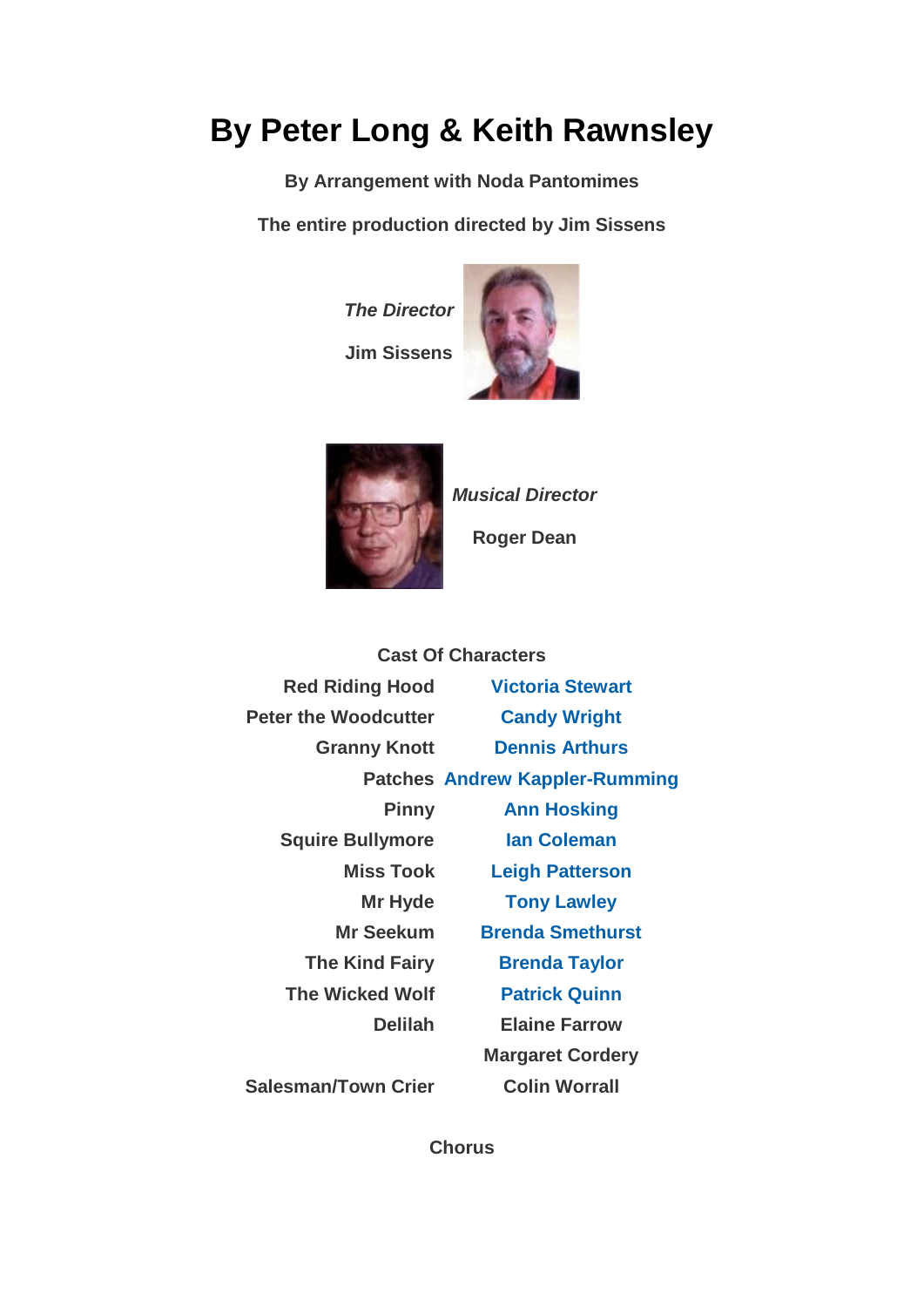**Dawn Barton Elaine Farrow June Sissens Jan Walker Margaret Cordery Lynne Parsons Kaye Stubley Hazel Worrall**

## **Orphans**

| <b>Rachael Goude</b><br><b>Leah Brett</b><br><b>Emily Wright</b><br><b>Fleur Avery</b> | <b>Katie Goude</b><br><b>Aimée Stokes</b><br><b>Jessica Morrow</b><br><b>Beattie Soliveres</b>                                                                     |
|----------------------------------------------------------------------------------------|--------------------------------------------------------------------------------------------------------------------------------------------------------------------|
| <b>Director</b>                                                                        | <b>Jim Sissens</b>                                                                                                                                                 |
| Choreographer                                                                          | <b>Sherry Fraser-Currie</b>                                                                                                                                        |
| <b>Stage Manager</b>                                                                   | <b>Bill Parsons</b>                                                                                                                                                |
| <b>Backstage Crew</b>                                                                  | <b>Colin Worrall, Robin Baxter Lee</b><br><b>Walker, Dave Walker Derek Stubley,</b><br><b>Stuart Barton Maggie Lawley, Caryl</b><br><b>Patterson</b>               |
| <b>Props manufacture</b>                                                               | <b>Andy Crabb</b>                                                                                                                                                  |
| <b>Props</b>                                                                           | Sylvia Johnson, Patricia Hudson                                                                                                                                    |
| <b>Sound and Lighting</b>                                                              | <b>Desmond Webb</b>                                                                                                                                                |
| <b>Music</b>                                                                           | <b>Roger Dean</b>                                                                                                                                                  |
| <b>Prompt</b>                                                                          | <b>Sonia Crabb</b>                                                                                                                                                 |
| <b>Front of House Manager</b>                                                          | <b>Gill Ward</b>                                                                                                                                                   |
| <b>Front of House Staff</b>                                                            | Ken Ward, Pat Gray, Norman & Jean<br>Smith, Derek & Ann Martyr, Peter &<br>Freda Clague, Linda Arthurs, Peter<br>Hooker, Stuart Wishart, Annabelle<br><b>Nyren</b> |
| <b>Costumes</b>                                                                        | Jan Walker, Hazel Worrall, Elaine<br><b>Farrow</b>                                                                                                                 |
| <b>Bar Management &amp; Staff</b>                                                      | Jennie & Keith Hart, George King                                                                                                                                   |
| <b>Box Office Ticket Sales</b>                                                         | <b>Shirley Barrett</b>                                                                                                                                             |
| <b>Publicity</b>                                                                       | <b>Candy Wright</b>                                                                                                                                                |
| <b>Programme</b>                                                                       | <b>Elaine Farrow</b>                                                                                                                                               |

**Victoria Stewart - 'Red Riding Hood'**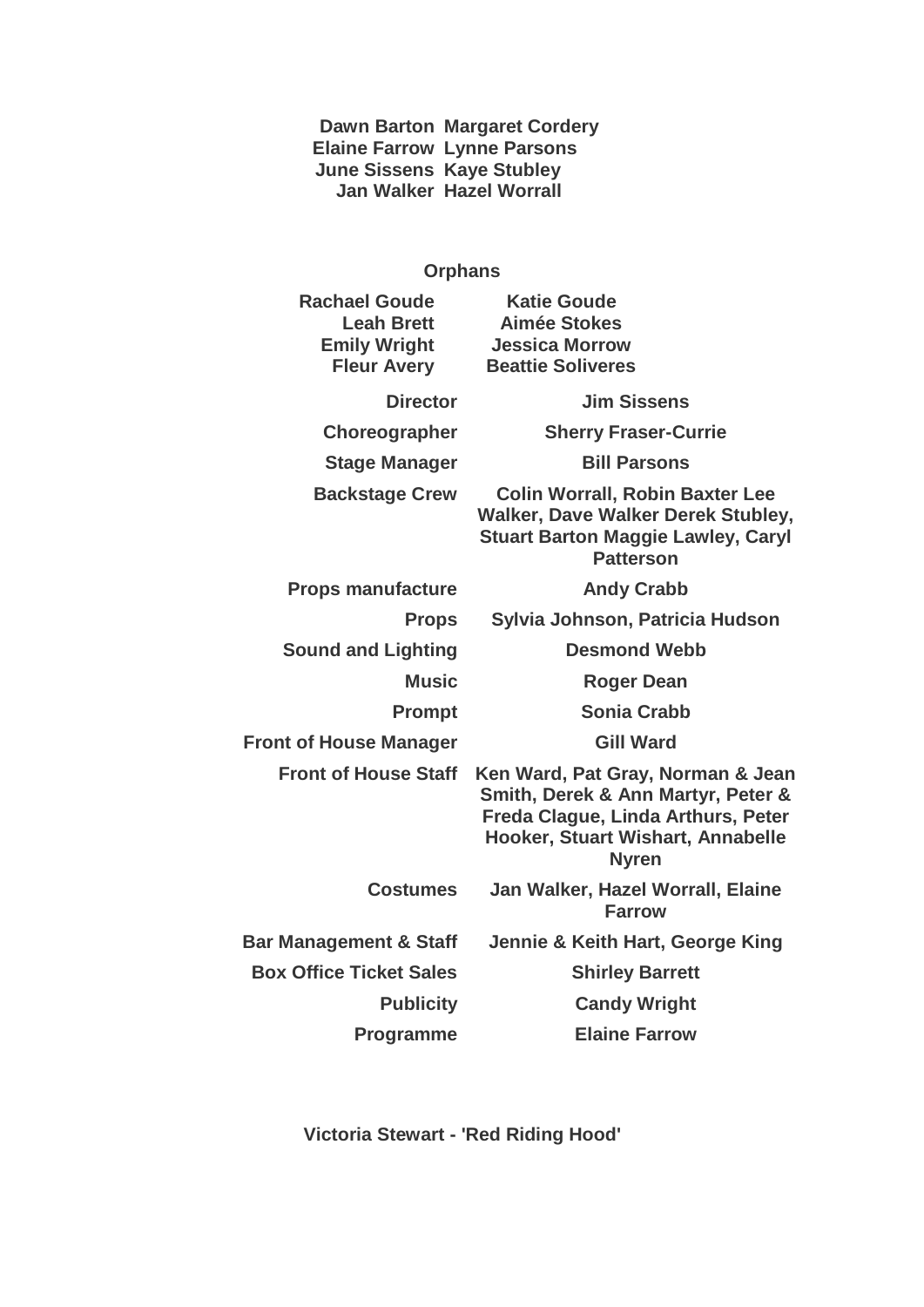

**Vicky moved to Spain just over 3 years ago with her parents, and is studying Performing Arts at the Lady Elizabeth School. She has loved singing and acting from a very early age and plans to take a degree in acting next year. She has already performed in Spain as a singer with Izzy Cooper, her singing teacher, but relishes her very first acting role. She was eager to join Careline Theatre and was delighted to be chosen as 'Principal Girl'. She is thoroughly enjoying herself during rehearsals, and cant wait to show off her skills as an actress and singer, and is very grateful to Careline for the opportunity. It's a pleasure to have you with us Vicky!**

**Candy Wright - 'Peter the Woodcutter'**



**Candy has played many different roles in our productions. mainly in comedy, since joining the group 10 years ago. Last year saw her as the potty "Queen Semolina" in Sleeping Beauty, but this year she is back in pants as principle boy. She last performed as principle boy ten years ago as "Jack" in Jack & the Beanstalk. After a variety of roles from the evil "Queen Rat" to guru chewing "Sylvia" in Stepping Out this is probably the hardest for Candy since she has to play it straight, quite a feat for this comedienne! However as "Chairman" of Careline Theatre, she sincerely hopes you all enjoy the show.**

**Dennis Arthurs - 'Granny Knott'**



**After successfully directing our last play Farndale's 'A Christmas Carol' Dennis is now back at what he enjoys most acting. Having played 'Dame Goodbody' in our 10th Anniversary production of 'Sleeping Beauty' last year, he again has been chosen to dress tip in the gaudy clothes and brightly coloured wigs! He is now beginning to wonder if the casting committee are aware of something about which he's yet to find out! Al the end of the run, Dennis is going to have to find a way to explain t his new**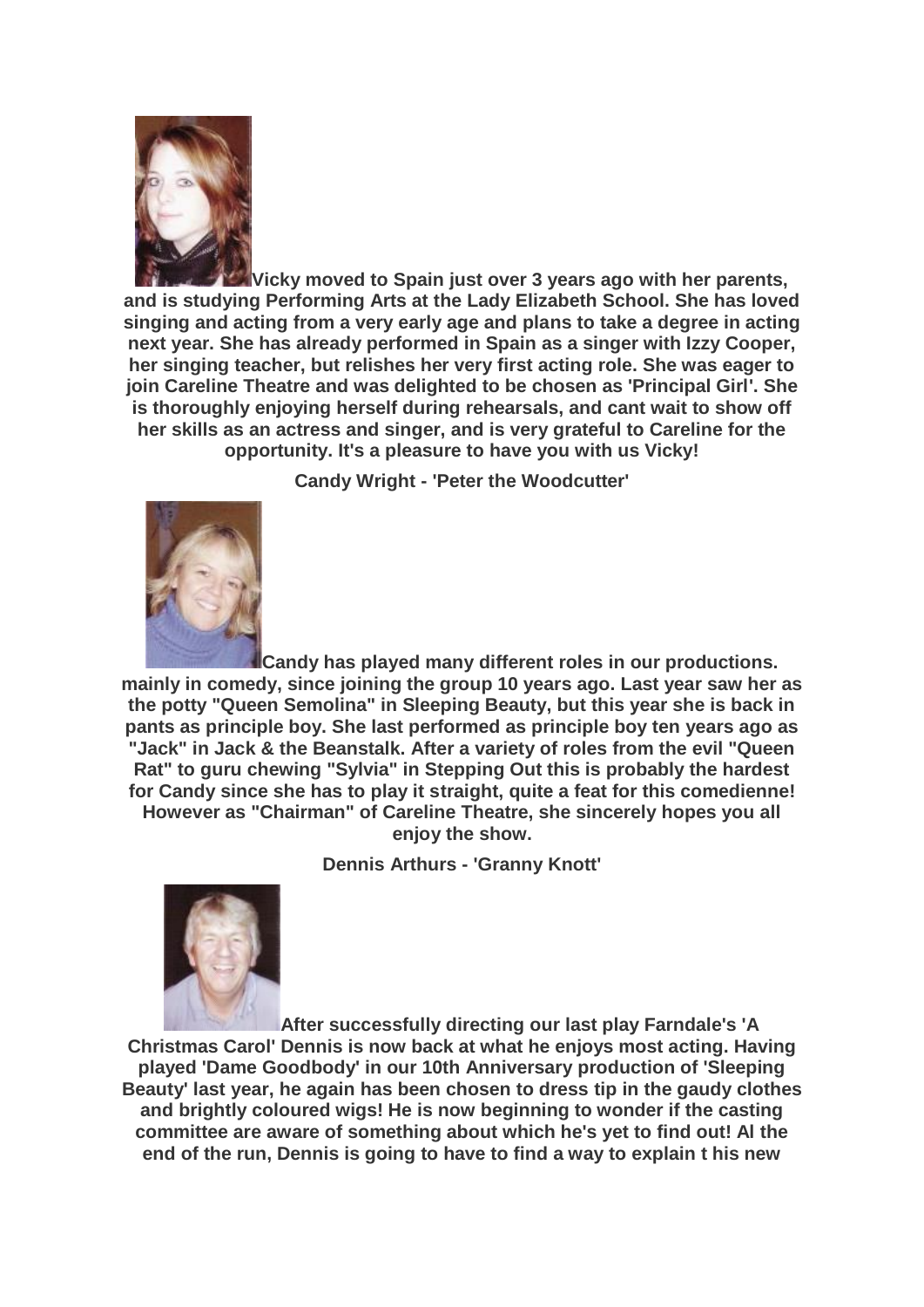## **grandson how Granddad can also be Granny Knott! Here's hoping that the audience won't be so confused!**

**Brenda Taylor - 'The Kind Fairy'**



**Oh no she hasn't ........ Oh yes she has! .. .... swapped her poisoned walking stick for a wand! Wicked stepmothers, pirates and evil fairies are all behind her - she's a "goody" now. Type cast for once! This fairy "Grandmother" rather than "Godmother" would prefer not to be greeted by boos and hisses - save them for the "baddies" please.**

**Ian Coleman - 'Squire Bullymore'**



**Ian is now in his third panto with Careline. and has the "plum" role of the evil Squire ..... no more Mr. Nice Guy !!, but lie does get his corneuppance in the end. Ian also played Rene in 'Allo 'Allo at our very successful club night in May. He also performs as a drummer in Rock and Roll bands, having played with several famous names in the past. Previous experience on stage was at school in light comedy and Shakespeare.**

**Ann Hosking - 'Pinny'**



**Ann has been living in Spain for 19 years with husband Peter. She Joined Careline Theatre 9 years ago and has been an active member ever since. She last played a principal in our production 'Jack and the Beanstalk' in 1999 as 'The Good Fairy. Her first love though is being in the chorus because she loves to sing and dance. This year she plays the orphanage cleaner 'Pinny', which gives her the opportunity to combine both her acting and dancing skills.**

**Leigh Patterson - 'Miss Took'**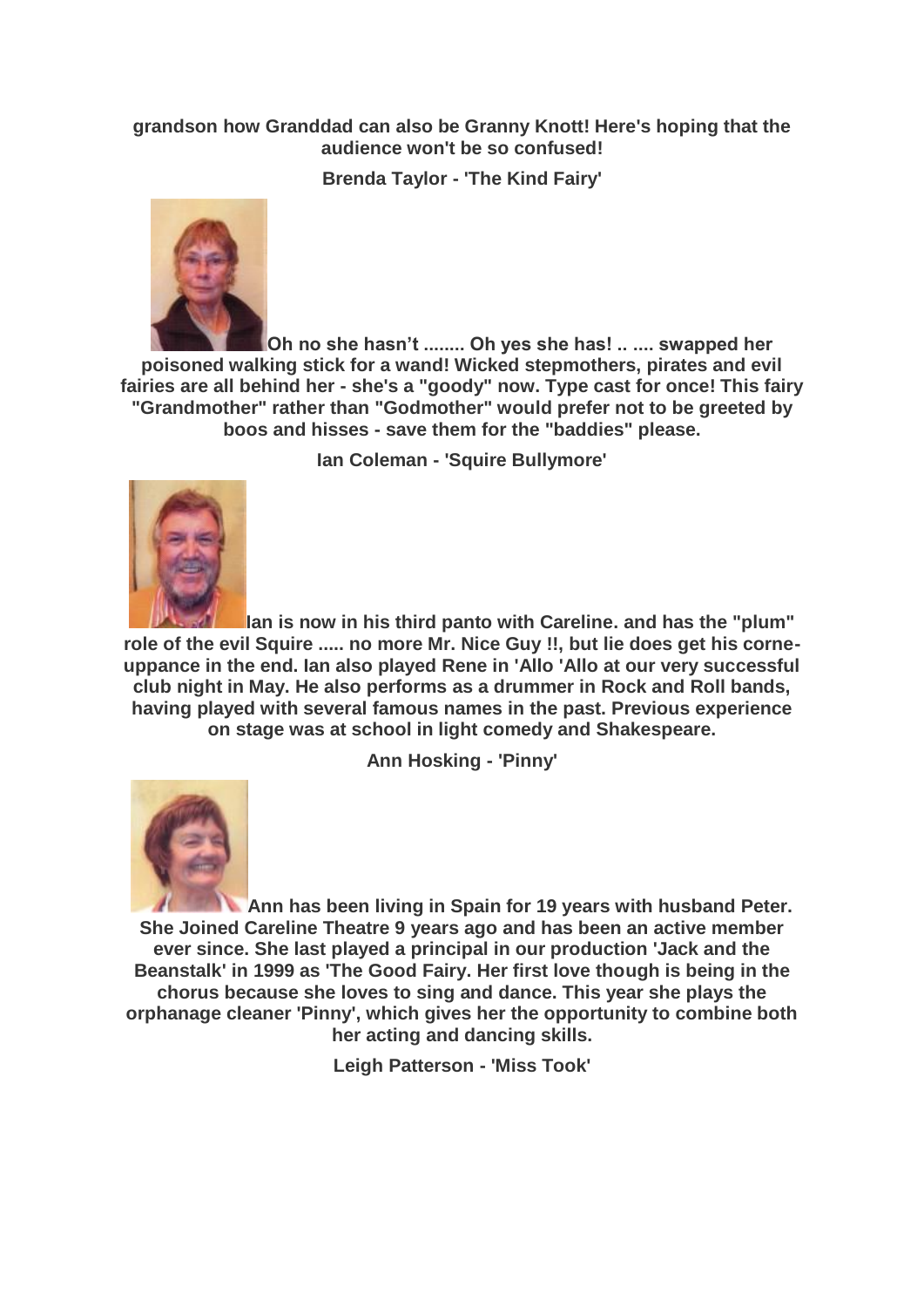

**Leigh has been a member of the Careline Theatre for less than a year and this will be her first pantomime with us, although she was part of the stage management crew far our last production and made her debut as Gigi in "allo allo". This is a return to amateur theatre for her after being a member of the Gillette Players in England for rnany years. Leigh moved from the UK to live in Gata with husband Caryl and Cornish rex cat, "Red" and continues to work as a Chiropodist in the Denia**

**Andrew Kappler-Rumming - 'Patches'**



**Andrew is no newcomer to the theatre world in Spain, having had the privilege to have played Jesus in 'Super Star', Joseph in 'Joseph & His Technicolour Dreamcoat', MC in 'Cabaret' and many more. From Gilbert and Sullivan to Rice and Webber, a new role was always a challenge, This is the third Pantomime he has appeared in for Careline. Andrew enJOYS the lighthearted music and comedy of a good pantomime, and says it's a wonderful way to start the New Year. And so say .all of us!**

**Brenda Smethurst - 'Mr. Seekum'**



**Brenda is an old hand at comedy and serious roles, having played both from Principal Boy to Fleshcreep since Careline's inception 11 years ago, She loves the buzz of "Curtain up", in fact Theatre is in her family, her parents being Musicians and her Grandmother's family includes Jack }Julbert and Cicely Courtneidge the famous Music Hall double act. Although comedy is her "forte" one of her favorite roles was as Maxine in `Stepping Out' which had a re run due to popular demand! Brenda loves to entertain and her hilarious version of `The Laughing Policeman' needs to be seen to be believed!**

**Tony Lawley - 'Mr Hyde'**